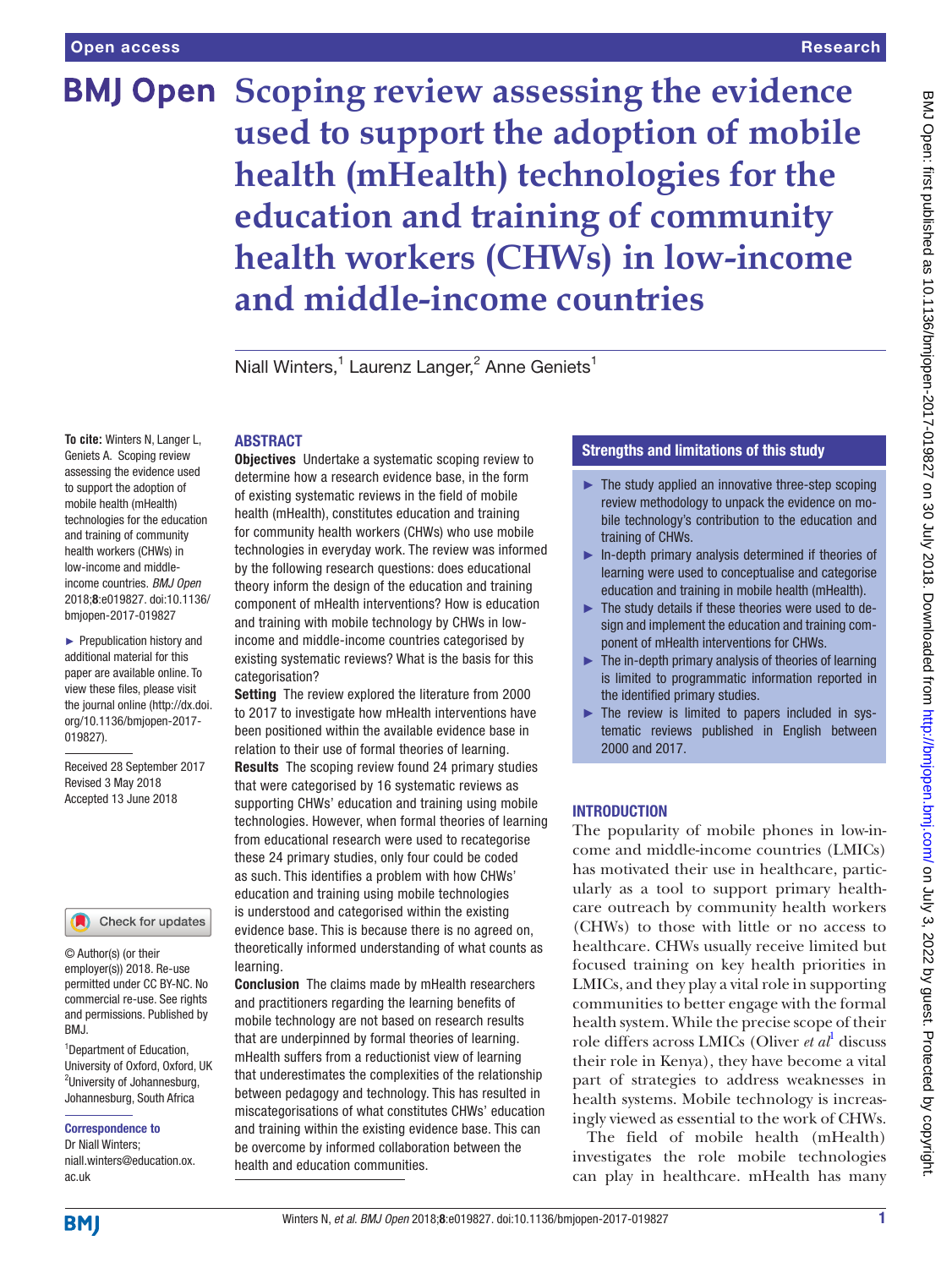functionalities,  $2^3$  one of which is to provide education and training for CHWs. Delivering individual access to educational material is the primary means of achieving this,<sup>[4](#page-8-2)</sup> particularly in contexts where face-to-face training is limited. Yet, such information dissemination models of education are well known to miss the wider social and cultural aspects of learning inherent to healthcare prac-tice,<sup>[5](#page-8-3)</sup> and more relevant educational theories, including inquiry learning, experiential learning and situated learning, are used in other areas of healthcare practice. $6-8$ 

Educational researchers have built on these foundational theories to develop concepts of workplace-based learning and mobile learning,<sup>9 10</sup> which are designed to support learners to produce new knowledge using technology while working. However, it is unclear if or how workplace-based learning and mobile learning research has been incorporated into mHealth platforms. Preliminary indicators suggest that almost all 'education theory' is ignored. For example, in Labrique  $et \, als^{11}$  $et \, als^{11}$  $et \, als^{11}$  widely regarded mHealth framework, none of the example interventions in the category 'provider training and education' (p. 164) are informed by formal theories of workplace-based or mobile learning. Other categories, such as 'electronic decision-support' could be considered workplace-based learning. The problem is further complicated by the fact that in two systematic reviews of mHealth interventions, $3^{12}$  the same underlying mechanisms of information dissemination and increased communication are applied to two very different challenges: (A) patient education for behaviour change and (B) CHWs' continuous professional development. Yet, from an educational perspective, it is challenging to equate mHealth interventions that provide health-related information with interventions trying to change CHW's practice and support professional development; the underlying pedagogical mechanisms required for both types of interventions differ significantly in nature and scale.

Consequently, there is a pressing need to understand: (1) if and how educational theories are being incorporated into mHealth platforms currently? (2) How the adoption of a novel educational lens can inform the future development of mHealth technology for use by CHWs?

While multiple reviews of mHealth in LMICs have recently been published, this systematic scoping review is the first to combine theories of workplace-based learning and mobile learning and apply them to mHealth research on education and training for CHWs in LMICs. The focus of the review is not on measurable endpoints of education and training, but rather on how the educational components have been conceptualised within existing mHealth research.

## **METHODS**

#### Review approach

We conducted a systematic scoping review of the research evidence on the use of mobile technologies to facilitate

CHWs' education and training in LMICs. A scoping review is defined<sup>13</sup> as 'a form of knowledge synthesis that addresses an exploratory research question aimed at mapping key concepts, types of evidence, and gaps in research related to a defined area or field by systematically searching, selecting, and synthesising existing knowledge' (p. 1292). Scoping reviews are part of the family of research synthesis methods but, compared with systematic reviews, address broader research questions. They aim to provide an overview and organisation of existing knowledge rather than a narrow synthesis of a predefined research question. $1415$  Usually, this different synthesis approach is conducted over a shorter timeframe than systematic reviews, using more targeted search terms and focuses less on the critical appraisal of the included evidence.

A scoping review approach was chosen for this study because we wanted to explore how existing literature has conceptualised and operationalised the use of mobile technologies to support CHWs' learning practices. The focus is on the diversity of understandings and definitions of CHWs' education and training in the existing literature and what patterns and gaps might emerge from a systematic analysis of this body of knowledge.<sup>I</sup> In order to capture the conceptualisation and positioning of mHealth interventions that have an education or training component, our scoping review targeted existing systematic reviews of mHealth interventions rather than primary studies as a first level of analysis. Unlike primary studies, these reviews require an explicit conceptual framework including Labrique's framework—in order to group mHealth interventions for analysis. Consequently, we can derive the positioning and categorisation of different mHealth interventions with respect to their support for CHWs' education and training from these systematic reviews.

Our scoping review followed explicit and transparent research steps to explore the research evidence on mHealth and CHWs' education and training. A review protocol was not published, and the study was not registered with PROSPERO, as these mechanisms are not applied to scoping reviews.<sup>13 14</sup>

We followed a novel three-step approach in our scoping review that combined secondary research methods with a primary reanalysis of the included studies. In the first step, existing systematic reviews investigating CHWs' education and training when using mobile technologies were sought. As outlined above, this novel approach was necessary to allow us to investigate how different mHealth interventions were categorised in relation to education and training within the evidence base. In the second step, we then extracted the primary studies included in these reviews in order to provide a descriptive account of the

<sup>&</sup>lt;sup>i</sup>We were not concerned with whether mobile technologies are effective in increasing learning outcomes or how CHWs perceive the use of mobile technologies. These types of research questions lend themselves to full systematic reviews.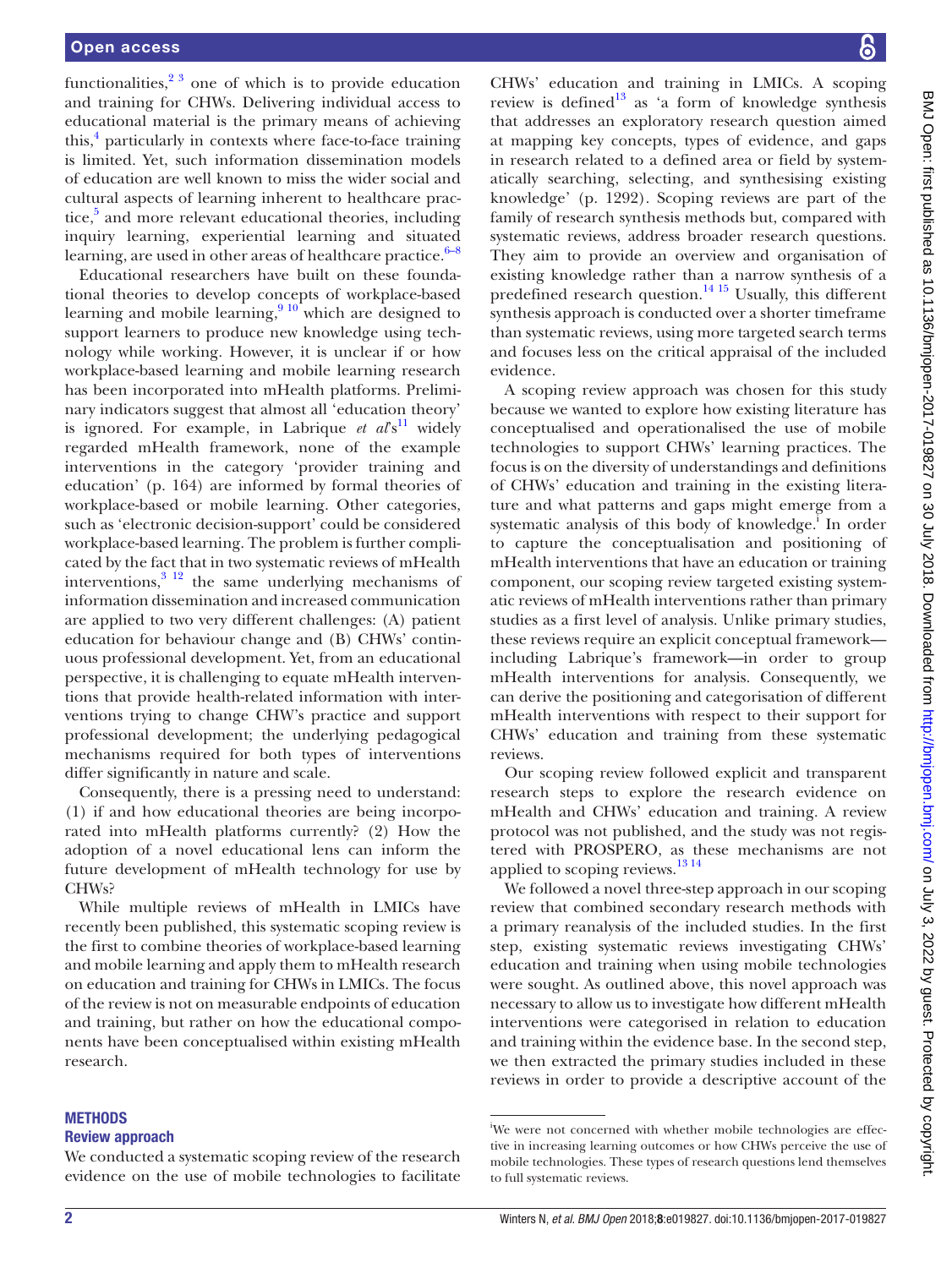Open access

included mHealth interventions and the wider characteristics of the evidence base. In the third step, we conducted a primary reanalysis of the included mHealth interventions, which were recoded with respect to their education or training component. That is, we used two coding frameworks inspired by different theories of learning: work-place-based learning and mobile learning.<sup>[9 10](#page-8-5)</sup> These two theories were selected because they are both well developed, proven and have been applied in multiple projects in the education literature. Each builds on over a decade of research and draws together key conceptual points into practically applicable frameworks.

The chosen coding frameworks were then applied to the primary studies included in the systematic review. As a result, we obtained two different set of results on how mHealth interventions were categorised regarding their support for CHWs' education and training: (1) the categorisation of interventions in the systematic reviews themselves and (2) our recategorisation of the same interventions using explicit learning from educational research. These two sets of categorisations allowed us to juxtapose the prevailing positioning and understanding of education and training in mHealth with a more pedagogically grounded understanding. A more traditional review approach, without this reanalysis of primary studies, would not have allowed us to juxtapose these different understandings. The same applies had we followed a systematic review approach that only included primary studies and not the existing reviews themselves. We elaborate on the methods employed in each step below.

## Step 1: review of existing systematic reviews Search methods

We designed an exhaustive and sensitive search strategy to identify all relevant reviews of mHealth interventions that included CHWs' education and training facilitated by mobile technologies in LMICs. The search strategy was deliberately designed to be overinclusive. Search terms were formulated to identify any mHealth review covering LMICs, and we manually filtered down the reviews relevant to CHWs' education and training. Likewise, despite being focused on CHWs in our review, our search strategy did not specify terms related to CHWs. Both decisions ensured that no relevant reviews were excluded during the search. The full search terms therefore only included key words for the concepts 'mHealth', 'systematic review' and 'LMICs'. Concepts were combined using the AND boolean operator to develop a master search string (online [supplementary material 1\)](https://dx.doi.org/10.1136/bmjopen-2017-019827).

The full search string was then applied to a range of academic databases in the health and social sciences: CINAHL, PubMed; MEDLINE, PsychInfo, ERIC, Education Full-text and ISI Web of Science. Database searches covered the period 2000–2017. The year 2000 as a cut-off date was chosen as mobile technologies did not see widespread application to support healthcare in LMICs before then. In addition, we also searched the grey literature for

reviews relevant for inclusion. Grey literature sources included Google and Google Scholar searches as well as specialised systematic review databases, that is, Cochrane Library of Systematic Reviews, Campbell Library and the 3ie database of international development reviews. Lastly, reference lists of included reviews were used as an additional source for snowball searching for additional reviews. A full record of the conducted search is provided in online [supplementary material 2](https://dx.doi.org/10.1136/bmjopen-2017-019827).

## Inclusion criteria

We formulated explicit inclusion criteria that determined what reviews were eligible for inclusion in our scoping review. Conceptually, this referred to existing systematic reviews of mHealth interventions that support CHWs' education and training in LMICs. To operationalise this into transparent inclusion criteria, the following definitions were applied.

## Population

CHWs were defined broadly in line with the WHO's 2007 definition of lay health workers as applied in Lewin *et al*<sup>[16](#page-8-10)</sup>:

Community health workers should be members of the communities where they work, should be selected by the communities, should be answerable to the communities for their activities, should be supported by the health system but not necessarily a part of its organization, and have shorter training than professional workers. (p. 3)

This definition allows for different types of healthcare workers to be classified as CHWs in different contexts. Reviews were included as long as they covered mHealth interventions applied by or for CHWs regardless of whether CHWs were the main focus of the review. LMICs were defined using the World Bank classification of economies.<sup>17</sup> To be included, reviews had to focus on LMICs and for reviews that had no regional scope, at least 50% of the included studies had to be from LMICs in order for the review to be featured in our scoping review.

## Intervention

Reviews had to include mHealth interventions that used mobile technology to facilitate CHWs' education and training. This excludes reviews that focus on fixed ICT infrastructure such as desktop PCs and fixed diagnostic ICTs only. Education and training was defined broadly, and we followed the reviews' positioning of interventions as to how they facilitated learning. In addition, we included the following categories used in reviews based on Labrique *et al*'s framework to ensure no relevant interventions were missed: decision support, provider–provider communication, provider work planning and scheduling, data collection and reporting. A systematic review covering any of the above categories was thus included in our scoping review. This was because each of these categories could potentially be framed as supporting the CHWs' education and training using conceptualisations of workplace-based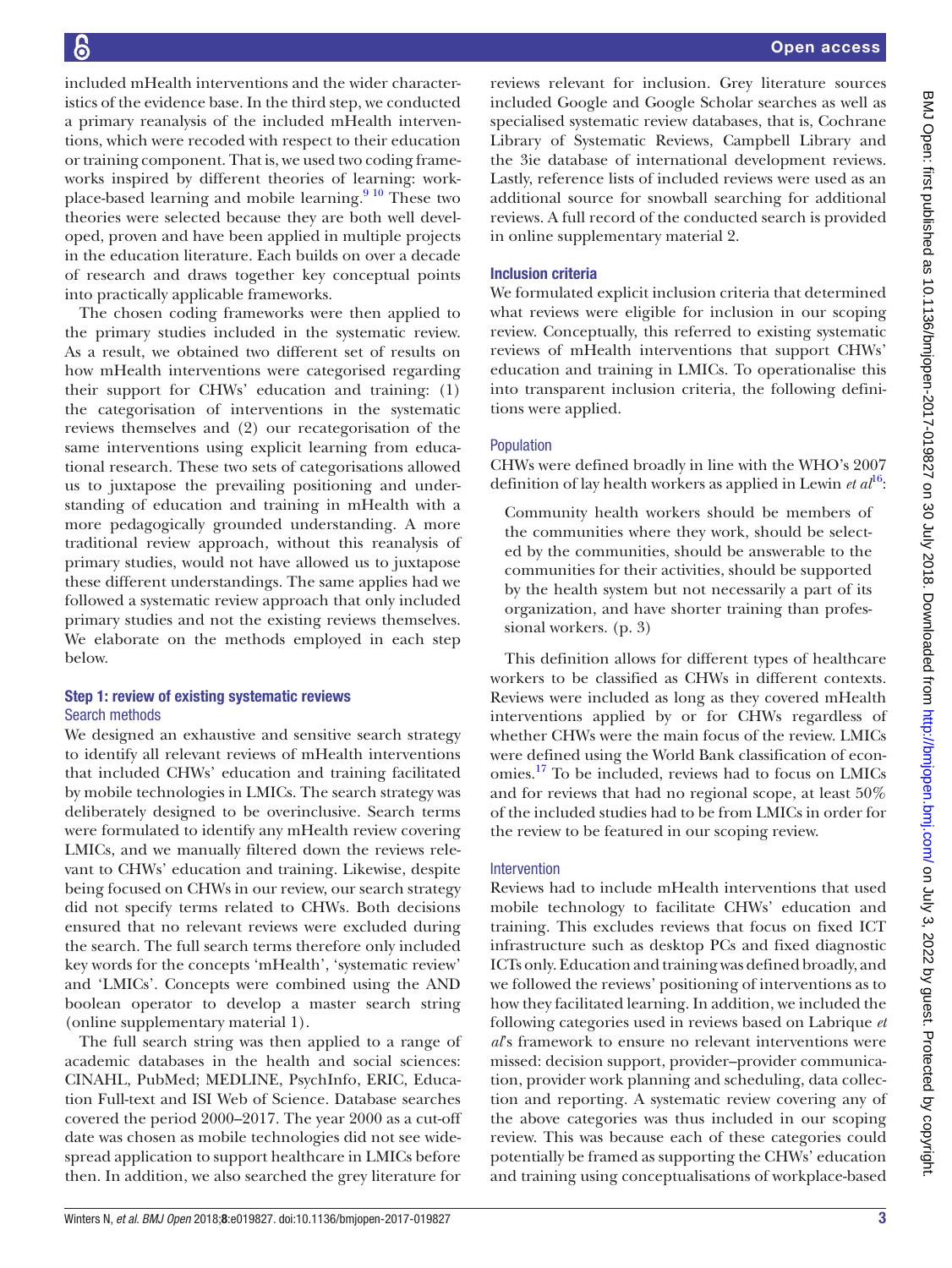learning and mobile learning. For example, improved communication between CHWs could support collaboration and social learning. Likewise, following explicit decision-making algorithms could lead to the learning and acquisition of new and improved practices by CHWs. Both 'provider work planning and scheduling' and 'data collection and reporting' can offer CHWs with opportunities for reflective practice, for example, by providing insights into the relationship between data capture and decision making. Reviewing cohort data could offer supervisors the opportunity to support peer learning. Again, we aimed to be overinclusive at this stage so as not to miss any relevant reviews.

#### Research design

To be included, studies had to qualify as a 'systematic review', which was defined broadly for this scoping review. Any type of research synthesis was included as long as a structured and transparent review approach was applied. Indicators of a structured review approach referred to: reporting of (1) a systematic search; (2) predefined inclusion criteria; and (3) a stated method of synthesis. Indicators of a transparent review approach referred to: reporting of (1) numbers of searched and included studies; (2) a summary table of included studies; and (3) a discussion of the strengths of the evidence in the synthesis.

#### **Outcomes**

No studies were excluded on the basis of measured outcomes or applied outcome measures because intervention effectiveness was not of concern in this scoping review.

#### Screening and coding of reviews

Two reviewers screened all search hits for potentially relevant systematic reviews at title and abstract. Full-texts of potentially relevant reviews were then sought and screened again against our inclusion criteria. A subset of 10% of the citations eligible of full-text screening were double-screened to assess inter-reviewer reliability. Disagreements between reviewers were resolved by joint discussion with a third reviewer acting as an arbitrator. Following the screening, included systematic reviews were then coded for two high-level characteristics: (1) applied framework to categorise interventions and (2) included mHealth interventions.

### Critical appraisal

As this is a scoping review, no critical appraisal of either included reviews or primary studies was conducted.

## Step 2: extraction of primary studies from the included reviews

#### Identification of primary studies

Having identified eligible reviews, we then extracted the primary studies included in each review for further analysis. That is, the included systematic reviews served as the data source for primary studies. We only searched the relevant systematic reviews under the intervention categories that could potentially relate to education and training. Extracting only primary studies that existing systematic reviews had coded and categorised as related to education and training allows us to unpack and examine this positioning.

We did not conduct an independent scientific search for relevant primary studies in addition to the search for systematic reviews. Including primary studies that were not found in existing systematic reviews would not have revealed any new information regarding how the primary studies were categorised. As a result, primary studies of mHealth interventions and CHWs that were not included in any of the systematic reviews were excluded from our scoping review. In practice, this refers mainly to primary studies published after the included systematic reviews were conducted. (Searches for the two most up-to-date systematic reviews $^{18}$  <sup>19</sup> included in our scoping review were completed in December 2015.)

## Inclusion criteria for primary studies

In terms of population, intervention and outcome, the inclusion criteria of the primary studies were identical to the criteria for systematic reviews. In terms of study design, however, primary studies could be of any empirical research design that investigated an applied mHealth intervention. This included both quantitative and qualitative research designs but excluded designs that assessed interventions in a lab setting and/or assessed perceptions and feasibility of a future intervention implemen-tation.<sup>[20 21](#page-9-1)</sup>

## Screening and coding of primary studies

All primary studies allocated to the eligible intervention categories explained above were screened at full text by two reviewers. The same quality assurance processes as used for the screening of the systematic reviews were implemented. We designed an explicit coding tool to capture key characteristics related to the type of CHWs, the type of mHealth intervention and technology applied, the context in which it was applied, as well as the educational event or process facilitated by the technology.

## Step 3: primary analysis of study's categorisation as supporting the education and training of CHWs

Two well-established coding frameworks from educational research feature the key pedagogical attributes of workplace-based and mobile learning: Eraut and Hirsh<sup>9</sup> for workplace-based learning and Kearney *et al*<sup>[10](#page-8-12)</sup> for mobile learning. Applying these two frameworks as our coding tool allowed us to recode the primary studies in order to investigate whether their claim to facilitate CHWs' education and training did hold true from a pedagogical perspective. In this last step, we thus can compare the outcomes of this pedagogically informed coding tool with the reported codes in the reviews. Again, two independent reviewers applied the coding tool with a third reviewer acting as an arbitrator in case of disagreement.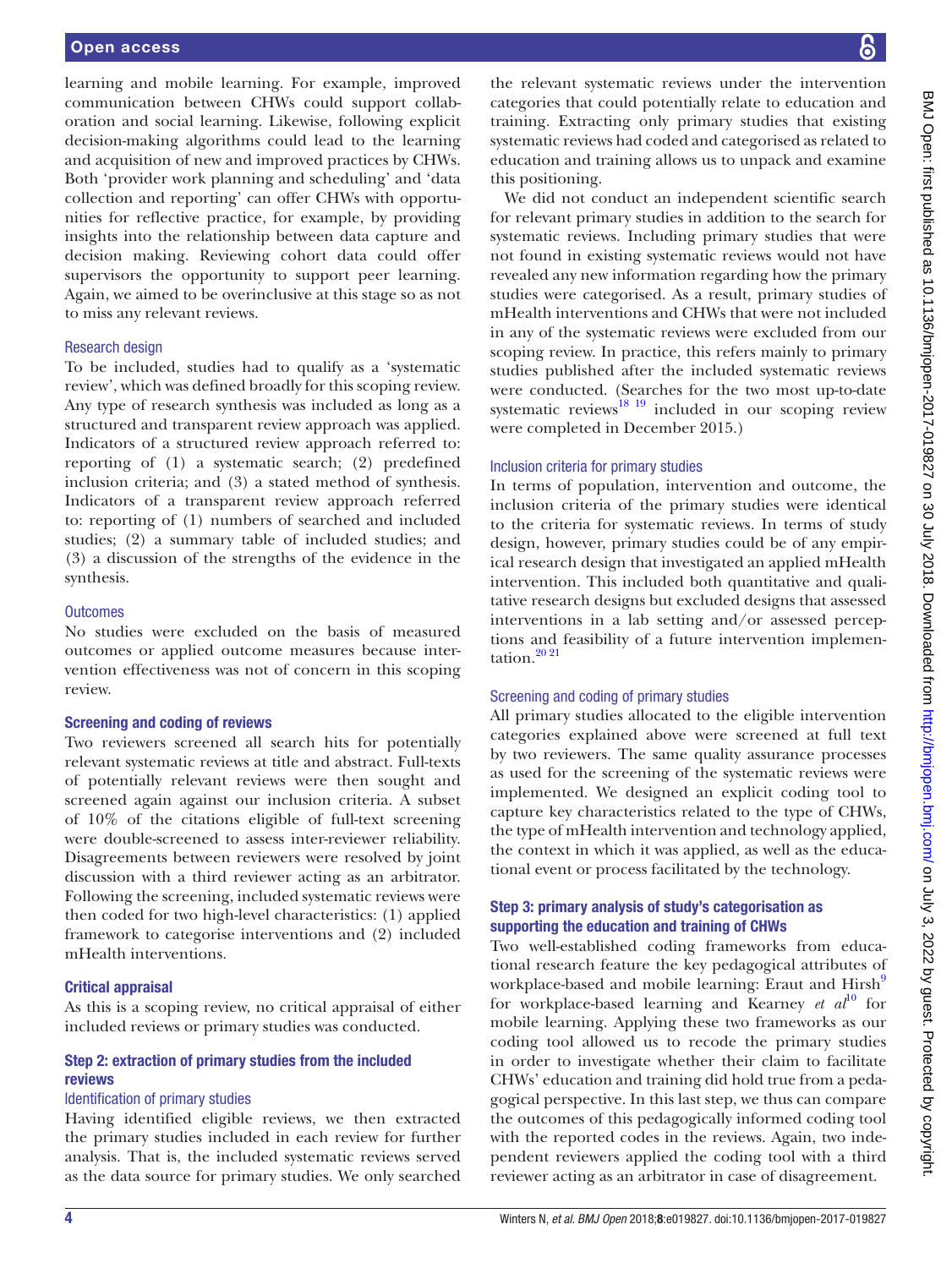

Figure 1 PRISMA flow chart of identification and inclusion of studies. CHWs, community health workers; LMICs, lowincome and middle-income countries; PRISMA, Preferred Reporting Items for Systematic Reviews and Meta-Analyses.

## Review limitations

There are three key limitations to this review. First, only English-language articles were considered for inclusion. Second, systematic reviews published up to 2017 only cover primary studies published up to 2015. Studies published after this date were not identified by the systematic reviews and by extension are not covered by our scoping review. In general, relying on systematic reviews as an identification strategy entails the risk that our review is subject to a limitation in scope because we can only reproduce the scope of the included systematic reviews in our own review.<sup>ii</sup> Third, only a partial range of grey literature was searched, and mHealth conferences were not covered.

### Patient and public involvement

Patients or the public were not involved in this research.

## <span id="page-4-0"></span>**FINDINGS**

## Search results

Searches were run between March and May 2016 and updated in June 2017. They yielded a total of 5379 citations from 12 different sources ([figure](#page-4-0) 1). After screening these citations on title and abstract, the large majority of citations were not relevant (n=5281)—a result of our deliberately overinclusive search strategy. We identified 98 existing reviews that on title and abstract met our inclusion criteria. Full texts of these reviews were then sought, and reviews screened for inclusion in more detail. This in-depth screening excluded a further 82 reviews leaving only 16 reviews that met the predefined inclusion criteria. Reasons for exclusion at full-text screening referred to: reviews not including studies from LMICs (n=33); not including studies that focus on CHWs as a population (n=22); not classified as following a structured and transparent review method (n=13); not including studies that focus on mobile technologies to facilitate training and learning (n=12); and not including studies that focus on mobile technologies (n=2). As a result, we were left with

<sup>&</sup>lt;sup>ii</sup>However, this limitation is mitigated by the large number of identified systematic reviews (n=16), which provide large depth and breadth in the scope of included systematic reviews and thus in our own scoping review.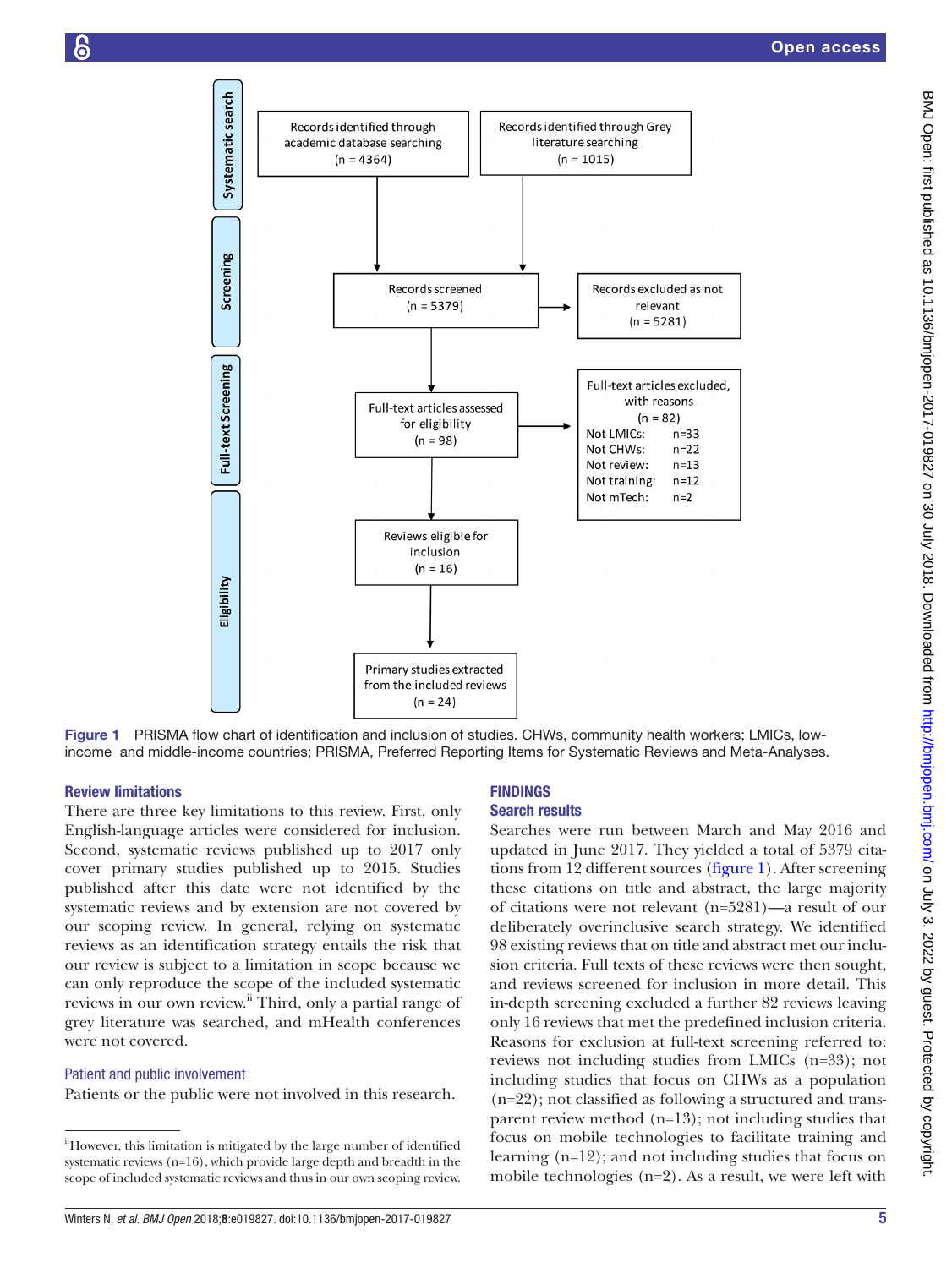16 reviews that included research evidence on the application of mobile technologies to facilitate CHWs' education and training in LMICs.

In a second step, we then extracted the primary studies included in the 16 systematic reviews. We only extracted primary studies that were coded in the reviews to fit intervention categories associated with CHWs' education and training. As explained above, this referred to: provider training and education, decision support, provider–provider communication, provider work planning and scheduling, and data collection and reporting. Controlling for duplicates, we identified 24 studies that were included in the systematic reviews. Online [supple](https://dx.doi.org/10.1136/bmjopen-2017-019827)[mentary material 3](https://dx.doi.org/10.1136/bmjopen-2017-019827) provides a list of all systematic reviews and primary studies that were included in our scoping review.

## Description of mHealth interventions: how did they facilitate CHWs' education and training?

We extracted descriptive information from all 24 included primary studies using a structured coding tool. A summary table of the extracted data per study is presented in online [supplementary material 4](https://dx.doi.org/10.1136/bmjopen-2017-019827). Of the 24 primary studies extracted from the 16 systematic reviews, three were undertaken in Kenya, three in Malawi, three in Tanzania, two in Ghana, two in Rwanda and two in South Africa. One study was undertaken in: Bangladesh, Ethiopia, Guatemala, Nigeria, Liberia, Uganda, India and Pakistan, respectively. One study was conducted in multiple countries (Mexico and Guatemala). Seventeen studies were undertaken in a rural setting, one in both urban and rural, one periurban and four urban, with one setting undetermined. SMS was used in eight of the studies (including RapidSMS and FrontlineSMS), CommCare in five studies, MoTECH in one, Java Applets in three, customised designs in three studies and standard voice calls in two studies. One tool was undetermined, and one used a Palm Pilot PDA.

Intervention participants were described as CHWs in 13 studies, while 2 studies referred to traditional birth attendants. In nine studies, different terms were used to describe healthcare workers fitting the above definition of CHWs. Examples of these include: village elders, community health volunteer, health surveillance assistant and accredited social health activist. The number of CHWs involved in the mHealth interventions ranged from 5 to 638 with a median of 75. Only seven studies reached more than 100 CHWs. In all but one study, $22$  the CHWs involved in the mHealth intervention were synonymous with the research sample.

The 24 studies included in the 16 systematic reviews reported a range of mHealth interventions that were positioned to facilitate CHWs' education and training. Of the 24 extracted primary studies, a majority were grouped by the systematic reviews to provide direct training and education to CHWs (n=16) [\(figure](#page-6-0) 2). This could refer, for example, to using mobiles to facilitate continued professional development. A similar number of studies

used mobile devices to enhance the communication between CHWs as well as with their supervisors (n=14). For instance, through use of SMS feedback and rapid response services in order to enhance CHWs' access to information and support learning. Other common intervention categories referred to the application of mobiles to train CHWs to collect and manage medical data (n=13), the use of technology-supported decision-making tools (n=11) and the facilitation of supervision of CHWs (n=8).

#### Methodological approaches

A variety of methodological approaches with a range of research methods and designs were used: case study  $(n=7)$ , pilot study  $(n=6)$ , mixed methods  $(n=4)$  and quasiexperimental designs (n=4). There were only two RCTs and one technical evaluation, and one study where the methods used could not be determined.

#### Discrepancies in categorisation

The same studies reported by different reviews were not consistently categorised in their relation to CHWs' education and training. For example, a study that reported on mobile phone text message reminders to support Kenyan health workers' adherence to malaria treatment guidelines $^{23}$  was included in five reviews but was alternatively categorised as a decision support tool, a monitoring and compliance device or as a training and education intervention (online [supplementary material 5\)](https://dx.doi.org/10.1136/bmjopen-2017-019827). This pattern characterises the entire sample, where there is a large overlap between the primary studies included in the systematic reviews, but little overlap in their allocation to intervention categories. On average, each primary study is allocated to three different intervention categories across different or within reviews. Of the primary studies allocated to multiple categories (n=14), only four studies are consistently allocated to the same intervention category across reviews (see online [supplementary material 5,](https://dx.doi.org/10.1136/bmjopen-2017-019827)  [column 1](https://dx.doi.org/10.1136/bmjopen-2017-019827)). As a result, there seems to be little agreement between reviews regarding what type of interventions can directly facilitate CHWs' education and training and how such learning can be defined.

This is not surprising given that the challenges of categorisation are well known.[24](#page-9-4) However, given the large variance in the allocation of interventions, there is a need for mHealth researchers to develop a clearer understanding of what counts as education and training for CHWs. To overcome the seemingly ad hoc manner of categorisation, we used educational research to develop a refined coding tool (see online [supplementary materials 5 and 6\)](https://dx.doi.org/10.1136/bmjopen-2017-019827) This tool is based on pedagogical frameworks for workplace and mobile learning $9^{10}$  and is applied to assess the exact nature of education and training that was supported by the mHealth interventions.

## Recoding of mHealth interventions using educational frameworks

The results of our reanalysis of the included primary studies and whether the reported mHealth interventions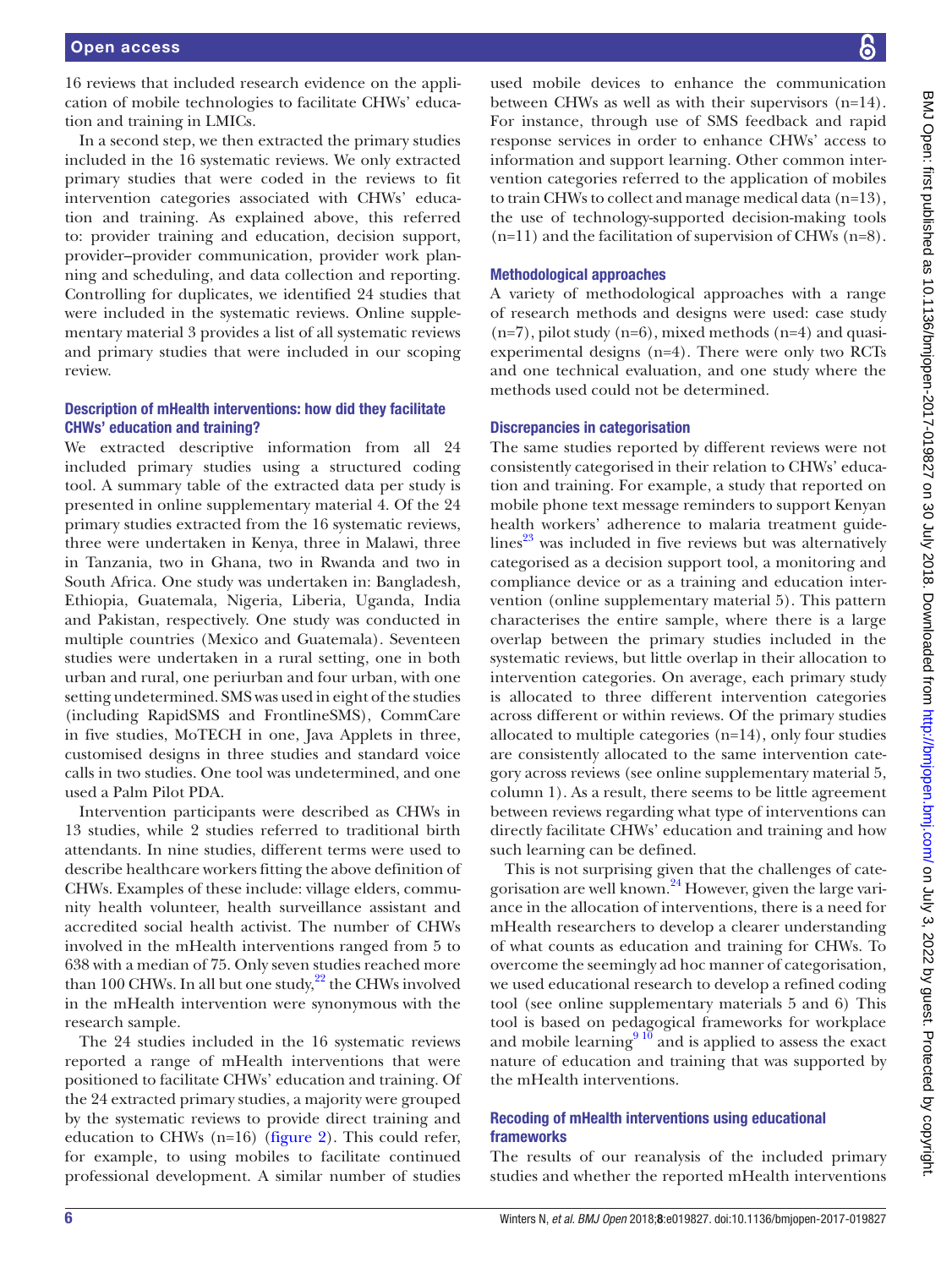

Figure 2 Overview of mHealth intervention categories taken directly from the 16 included systematic reviews. The primary studies were often characterised differently by different systematic reviews. mHealth, mobile health.

could indeed be positioned to facilitate CHWs' education and training through the use of mobiles are presented in online [supplementary material 5](https://dx.doi.org/10.1136/bmjopen-2017-019827).

In online [supplementary material 5, columns 2 and 3](https://dx.doi.org/10.1136/bmjopen-2017-019827) show the findings of our recoding of whether the interventions can be classified as workplace learning (column 2) or mobile learning (column 3). The key criterion to determine if an intervention supports practice-based mobile learning was that at least one aspect of workplace-based learning *and* one aspect of mobile learning were addressed (see online [supplementary material 6](https://dx.doi.org/10.1136/bmjopen-2017-019827) for the coding tool). From recoding the primary studies using the educational frameworks, we find that only four mHealth interventions<sup>23 25-27</sup> could be positioned as facilitating CHWs' education and training through the use of mobile technology. That is, of the 24 studies that are allocated in the systematic reviews to categories associated with a potential educational use of technology, the allocation of 20 studies cannot be confirmed from a pedagogic perspective. The only four studies where the allocation can be confirmed are highlighted in green in online [supplementary material 5.](https://dx.doi.org/10.1136/bmjopen-2017-019827)

### **DISCUSSION**

Of the four studies that remained after recoding,  $23\frac{25-27}{25}$ all exhibited elements of workplace-based and mobile

<span id="page-6-0"></span>learning (see online [supplementary material 6\)](https://dx.doi.org/10.1136/bmjopen-2017-019827). However, the ways in which these elements were implemented was weak from an educational research perspective. The need to produce evidence on how mobile technology can support reflective and interactive forms of CHWs' education and training, particularly coaching, supervision and mentoring, remain critically neglected overall. mHealth interventions are not building effectively enough on previous global health research,<sup>28</sup> which has evidenced how good-quality supervision 'is one the key approaches to improving the quality of health care' (p. 3). This is particularly true when it is backed up by regular support and feedback. $29-34$ 

Instead, priority seemed to be given to easily scalable basic technologies that use an information dissemination model of learning to ensure CHW adherence to standardised practice (eg, simplified guidelines on protocols sent via text messages). Learner agency was not a core priority. In three out of the four studies,<sup>23 25 26</sup> agency was trumped by the need for CHWs to be held accountable to managerial oversight. Simplistic approaches, which focus on measuring the volume of information that CHWs are exposed to as a proxy for education and training, have their limitations. It is unclear how they can empower CHWs, and there is a danger that the drive for improved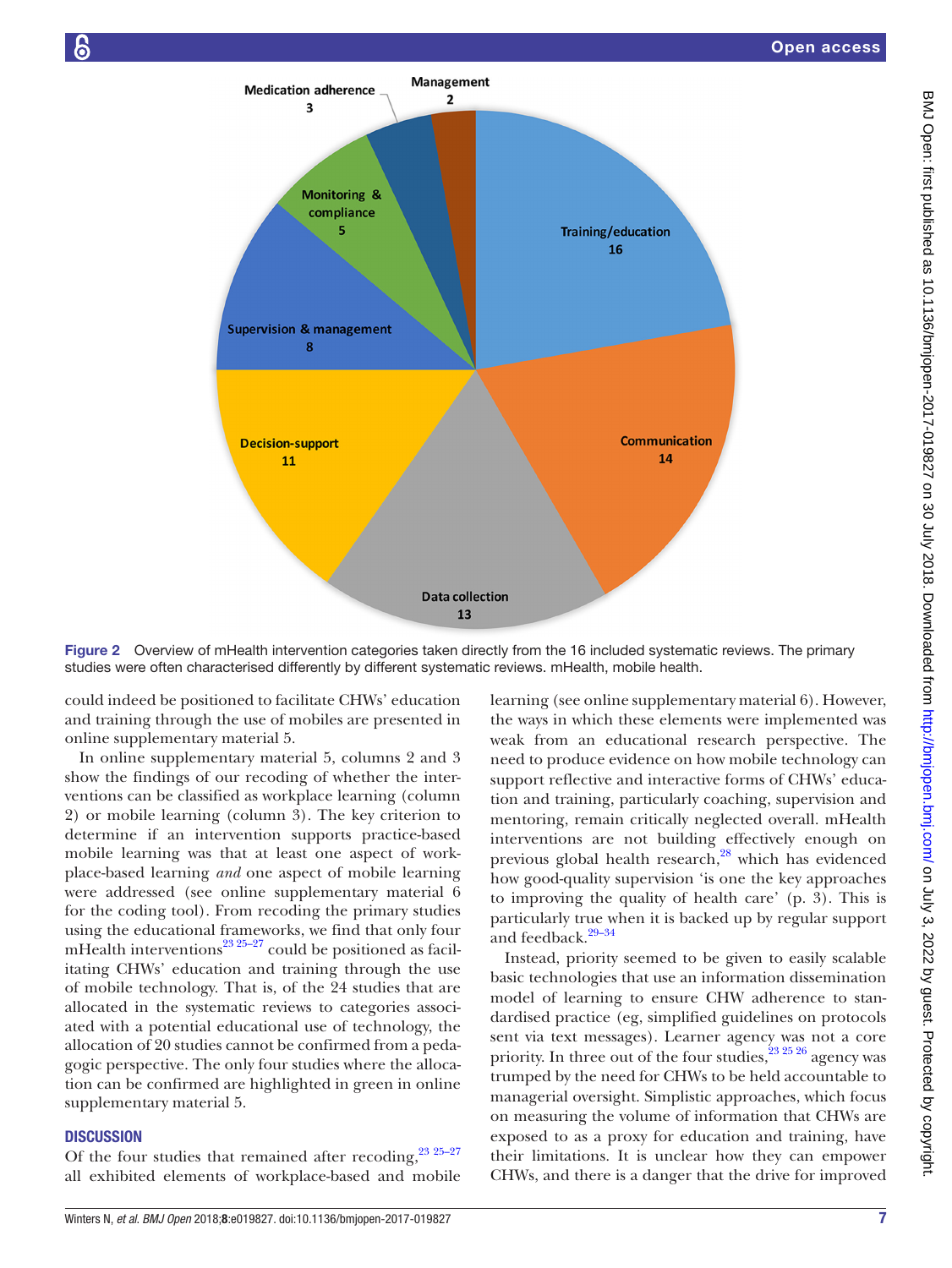efficiency through mobile technology could have the adverse effect of deprofessionalisation, $35$  potentially leading to a weakening of community-based health structures in the longer term. Instead, mHealth training interventions need to be seen as part of a wider learning health systems approach $36$  to support the training of CHWs and as such cannot be considered in isolation.

Decision-support tools offer a means by which to generate insights into CHW practice and could be used as a medium to improve learning. However, the ways in which this could be implemented were not explored in detail. Svoronos *et al*<sup>[26](#page-9-9)</sup> chose to focus on the details of system implementation. While in Blaschke *et al*, [25](#page-9-10) CHWs 'stated that they felt empowered' (p. 24) by the automatic provision of a patient's weight for height calculation, but how this impacted on changes in practice through improved learning was not provided.

Instead of focusing on the developmental needs of CHWs, mHealth interventions in the main concentrate on providing CHWs with tools to support activities for which they may not know the wider significance due to lack of training. Jones *et*  $a^{\delta^7}$  (the qualitative evaluation of the Zurovac *et a* $l^{23}$  $l^{23}$  $l^{23}$  RCT) are open in the weaknesses of this aspect of their work: 'it was clear that many of the participants believed that the type of training they received did not provide them with an adequate understanding of the importance of the new knowledge, or of the positive outcomes that a change in practice could bring' (p. 4). They also noted that 'few participants mentioned the

messages in terms of "support supervision", rather that they were made to feel somewhat guilty for not employing proper practice'.[37](#page-9-11) This is not surprising as using mobile technology for such a nuanced task as supportive supervision is challenging. Our previous work has demonstrated how CHWs and their supervisors used mobile messaging platforms (eg, Whatsapp) to engage in virtual one-to-one, group and peer-to-peer forms of supportive supervision.<sup>[38](#page-9-12)</sup> Additional research is needed to investigate how technology can be embedded within successful supportive supervisory systems.

The one study that matched most closely what is known about mobile and workplace learning was Martínez-Fernández et al.<sup>[28](#page-9-5)</sup> In this study, mobile phones were used by 125 CHWs 'to make consultations regarding issues about which they are unsure; send full epidemiological and clinical information related to the cases they attend; receive continuous training, and perform community health promotion and prevention activities through distance learning sessions' (p. 284). After being given some technical training on phone use and data collection, they were provided with basic initial training in vital signs monitoring and in the identification of signs of distress in children and pregnant women. The CHWs could use their phones for teleconsultations with medical staff (gynaecologists, paediatricians, internists and surgeons). Quarterly face-to-face training was augmented by teletraining. It is very clear that this intervention had a much stronger focus on 'work processes as a by-product

<span id="page-7-0"></span>

| Summary of the implications of our key discussion points<br>Table 1                                                                                                                                                                 |                                                                                                                                                                                                                                                                                                                                          |
|-------------------------------------------------------------------------------------------------------------------------------------------------------------------------------------------------------------------------------------|------------------------------------------------------------------------------------------------------------------------------------------------------------------------------------------------------------------------------------------------------------------------------------------------------------------------------------------|
| <b>Key discussion points</b>                                                                                                                                                                                                        | <b>Implications</b>                                                                                                                                                                                                                                                                                                                      |
| There is a large overlap between the primary studies<br>included in the systematic reviews but little overlap in their<br>allocation to intervention categories.                                                                    | Potential for misclassification. Further research is required to<br>determine more robust classification categories.                                                                                                                                                                                                                     |
| As a result, there seems to be little agreement between<br>reviews regarding what type of interventions can directly<br>facilitate CHWs' education and training and how such<br>learning can be defined.                            | There is not a coherent evidence base due to a lack of primary<br>studies explicitly detailing the role of their interventions in learning<br>and training.                                                                                                                                                                              |
| We used educational research to develop a refined coding<br>tool                                                                                                                                                                    | The coding tool we used is available in online supplementary<br>material 6. Details of the theories it is based on is available in<br>online supplementary material 7.<br>The tool was designed to be refined as the evidence base<br>develops.                                                                                          |
| The need to produce evidence on how mobile technology<br>can support reflective and interactive forms of CHWs'<br>education and training, particularly coaching, supervision<br>and mentoring, remain critically neglected overall. | A new interdisciplinary research agenda on training and education<br>in mHealth that builds on existing global health research and<br>moves away from information dissemination model of learning is<br>needed.                                                                                                                          |
| Focus on the developmental needs of CHWs to improve<br>their practice.                                                                                                                                                              | Targeted training approaches that use new technologies in<br>innovative ways to promote CHWs' CPD are required. In particular,<br>theories of work-based learning need to be better implemented.                                                                                                                                         |
| The review has highlighted the need for more evidence on<br>the precise nature of CHWs' education and training that<br>can be supported by mHealth interventions.                                                                   | CHWs' decision support tools would have the means to offer<br>insights into CHWs' learning, but studies generally do not explore<br>learning aspects of these tools. At most, learning is seen as a<br>positive by-product. We argue that primary studies should include<br>better documentation of learning practices where applicable. |

CHWs, community health workers; CPD, continued professional development; mHealth, mobile health.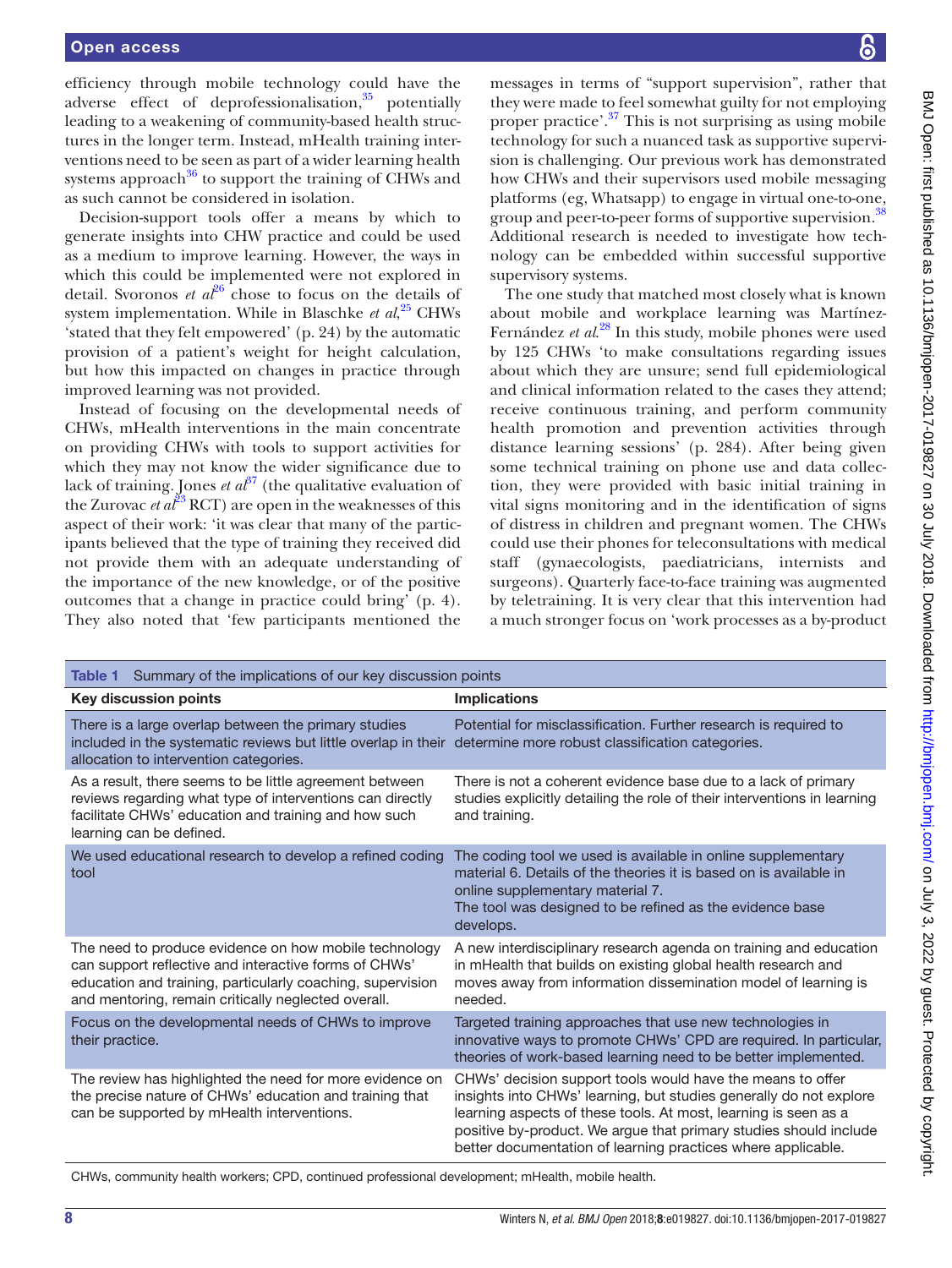of learning' including 'consultation' and 'embedding on-going training within the intervention design', a fact overlooked by the other interventions. The key findings are summarised in [table](#page-7-0) 1.

#### Limitations

Our scoping review only covers systematic reviews published up to 2017, which means that only primary studies published up to 2015 were included. Our work is open to the biases inherent in relying on existing systematic reviews. However, the scoping review seems well designed to deal with these: first, we included a large number of systematic reviews (n=16), ensuring a wide coverage of primary studies included in these reviews. Second, we further reanalyse the studies included in these reviews to mitigate any quality concerns regarding the included systematic reviews themselves. In targeting secondary literature, we rely on education researchers' interpretation of mobile learning and workplace-based learning in order to unpack patterns in categorisations and conceptualisations. We have made this process transparent through inclusion of our coding tool (see online [supplementary material 6\)](https://dx.doi.org/10.1136/bmjopen-2017-019827) and references.<sup>9 10 38-48</sup> Other researchers may take an alternative perspective on this literature.

#### **CONCLUSION**

The findings from this scoping review suggest the mHealth literature is in danger of overclaiming regarding its ability to promote CHWs' education and training within a community work context. Studies claiming to have an educational component to their mHealth intervention were not often informed by educational theory nor was the educational approach taken well documented. The review has highlighted the need for more evidence on the precise nature of CHWs' education and training that can be supported by mHealth interventions. This needs to start with improved categorisation, building on educational frameworks and richer accounts of learning.<sup>39</sup> The mechanisms for achieving educational outcomes are still unknown, and educational theory should be embedded in the design of an intervention as well as in its evaluation, for which further cross-disciplinary work between global health and education is needed. Appropriate models of technology-enhanced learning<sup>[40–42](#page-9-14)</sup> and extended use of educational theories will enable the development of much needed robust evidence on the role of technology in supporting CHWs' education and training in mHealth. Achieving this will be challenging, given the complex realities of using mHealth in low-income settings. Nevertheless, we promote<sup>49</sup> the use of training tools that employ empirically proven equitable pedagogic strategies to maximise learning as a continual process of 'participation', $^{43}$  within a social justice approach to global health. $^{50}$ 

Acknowledgements We would like to thank Dr Shobhana Nagraj and also the five reviewers for their insightful comments on the paper.

Contributors Activities undertaken by the authors were as follows: establishment of research question/s and development of search strategy: NW and LL. Background framing: NW and AG. Database search and record screening: LL. Extraction of primary studies from the included reviews: LL and NW. Recoding: NW and LL. Discussion and conclusion: all authors.

Funding This research received no specific grant from any funding agency in the public, commercial or not-for-profit sectors.

Competing interests None declared.

Patient consent Not required.

Provenance and peer review Not commissioned; externally peer reviewed.

Data sharing statement All relevant data are within the paper and supporting material.

Open access This is an open access article distributed in accordance with the Creative Commons Attribution Non Commercial (CC BY-NC 4.0) license, which permits others to distribute, remix, adapt, build upon this work non-commercially, and license their derivative works on different terms, provided the original work is properly cited, appropriate credit is given, any changes made indicated, and the use is non-commercial. See: [http://creativecommons.org/licenses/by-nc/4.0/.](http://creativecommons.org/licenses/by-nc/4.0/)

#### **REFERENCES**

- <span id="page-8-0"></span>1. Oliver M, Geniets A, Winters N, *et al*. What do community health workers have to say about their work, and how can this inform improved programme design? A case study with CHWs within Kenya. *[Glob Health Action](http://dx.doi.org/10.3402/gha.v8.27168)* 2015;8:27168.
- <span id="page-8-1"></span>2. Braun R, Catalani C, Wimbush J, *et al*. Community health workers and mobile technology: a systematic review of the literature. *[PLoS](http://dx.doi.org/10.1371/journal.pone.0065772)  [One](http://dx.doi.org/10.1371/journal.pone.0065772)* 2013;8:e65772.
- <span id="page-8-7"></span>3. Hall CS, Fottrell E, Wilkinson S, *et al*. Assessing the impact of mHealth interventions in low- and middle-income countries--what has been shown to work? *[Glob Health Action](http://dx.doi.org/10.3402/gha.v7.25606)* 2014;7:25606.
- <span id="page-8-2"></span>4. O'Donovan J, Bersin A, O'Donovan C. The effectiveness of mobile health (mHealth) technologies to train healthcare professionals in developing countries: a review of the literature. *[BMJ Innov](http://dx.doi.org/10.1136/bmjinnov-2014-000013)* 2015;1:33–6.
- <span id="page-8-3"></span>5. Bleakley A. Broadening conceptions of learning in medical education: the message from teamworking. *[Med Educ](http://dx.doi.org/10.1111/j.1365-2929.2005.02371.x)* 2006;40:150–7.
- <span id="page-8-4"></span>6. Sturmberg JP, Farmer L. Educating capable doctors--a portfolio approach. Linking learning and assessment. *[Med Teach](http://dx.doi.org/10.1080/01421590802512912)* 2009;31:e85–9.
- 7. Williams PL. Using theories of professional knowledge and reflective practice to influence educational change. *[Med Teach](http://dx.doi.org/10.1080/01421599881444)* 1998;20:28–34.
- 8. Taylor DC, Hamdy H. Adult learning theories: implications for learning and teaching in medical education: AMEE Guide No. 83. *[Med Teach](http://dx.doi.org/10.3109/0142159X.2013.828153)* 2013;35:e1561–72.
- <span id="page-8-5"></span>9. Eraut M, Hirsh W. The significance of workplace learning for individuals, groups and organisations. *Skope Monograph Number*;9 [http://www.skope.ox.ac.uk/?person=the-significance-of-workplace](http://www.skope.ox.ac.uk/?person=the-significance-of-workplace-learning-for-individuals-groups-and-organisations)[learning-for-individuals-groups-and-organisations.](http://www.skope.ox.ac.uk/?person=the-significance-of-workplace-learning-for-individuals-groups-and-organisations)
- <span id="page-8-12"></span>10. Kearney M, Schuck S, Burden K, *et al*. Viewing mobile learning from a pedagogical perspective. *[Research in Learning Technology](http://dx.doi.org/10.3402/rlt.v20i0.14406)* 2012;20:14406.
- <span id="page-8-6"></span>11. Labrique AB, Vasudevan L, Kochi E, *et al*. mHealth innovations as health system strengthening tools: 12 common applications and a visual framework. *[Global Health: Science and Practice](http://dx.doi.org/10.9745/GHSP-D-13-00031)* 2013;1:160–71.
- 12. Aranda-Jan CB, Mohutsiwa-Dibe N, Loukanova S. Systematic review on what works, what does not work and why of implementation of mobile health (mHealth) projects in Africa. *[BMC Public Health](http://dx.doi.org/10.1186/1471-2458-14-188)* 2014;14:188.
- <span id="page-8-8"></span>13. Colquhoun HL, Levac D, O'Brien KK, *et al*. Scoping reviews: time for clarity in definition, methods, and reporting. *[J Clin Epidemiol](http://dx.doi.org/10.1016/j.jclinepi.2014.03.013)* 2014;67:1291–4.
- <span id="page-8-9"></span>14. Arksey H, O'Malley L. Scoping studies: towards a methodological framework. *[Int J Soc Res Methodol](http://dx.doi.org/10.1080/1364557032000119616)* 2005;8:19–32.
- 15. Miake-Lye IM, Hempel S, Shanman R, *et al*. What is an evidence map? A systematic review of published evidence maps and their definitions, methods, and products. *[Syst Rev](http://dx.doi.org/10.1186/s13643-016-0204-x)* 2016;5:28.
- <span id="page-8-10"></span>16. Lewin S, Munabi-Babigumira S, Glenton C, *et al*. Lay health workers in primary and community health care for maternal and child health and the management of infectious diseases. *[Cochrane Database](http://dx.doi.org/10.1002/14651858.CD004015.pub3)  [Syst Rev](http://dx.doi.org/10.1002/14651858.CD004015.pub3)* 2010:CD004015.
- <span id="page-8-11"></span>17. World Bank. Country classifications. [http://blogs.worldbank.org/](http://blogs.worldbank.org/opendata/category/tags/news) [opendata/category/tags/news](http://blogs.worldbank.org/opendata/category/tags/news) (Accessed September 2017).